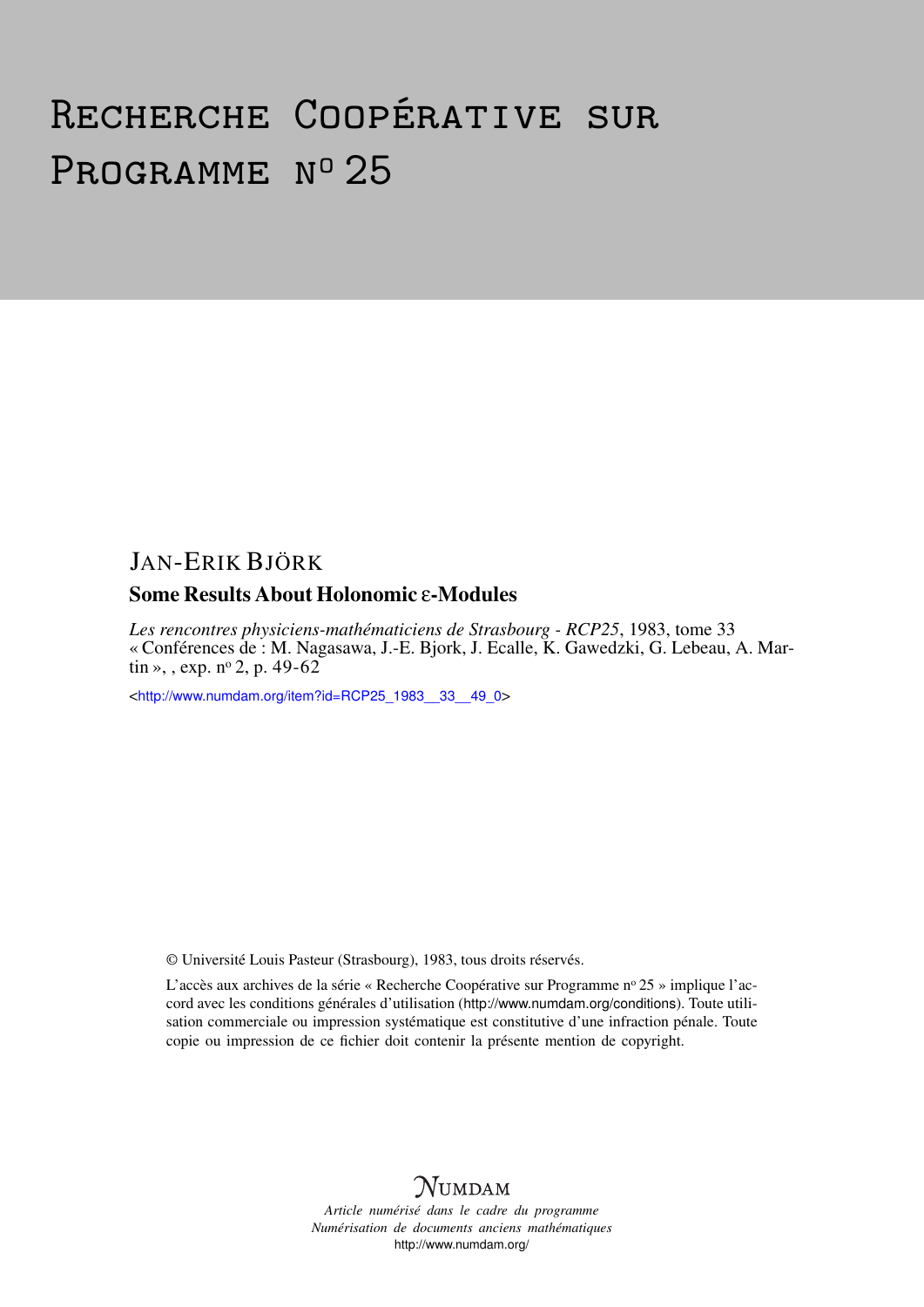#### SOME RESULTS ABOUT HOLONOMIC  $\ell$  - MODULES

By Jan-Erik BJÖRK

#### Introduction,

If X is a complex analytic manifold and  $T^*(X)$  its holomorphic cotangent bundle (which is a new complex analytic manifold whose dimension is 2dim(X)), then we find the sheaf  $\mathcal{E}_{\chi}$  of micro-local differential operators of finite order. A coherent sheaf of left  $\mathcal{E}_{\chi}$  - modules has a support given by a  $\xi$  - conic complex analytic subset of  $\tilde{T}^*(X)$  where  $\xi$  denote covector variables. The module is holonomic if its support is of dimension  $n = dim(X)$ . Since  $supp(\mathcal{M})$ are involutive for any coherent  $\mathcal{E}_{\mathbf{X}}$  - module an equivalent condition for  $\mathcal{M}$  to be holonomic is that supp $(\mathcal{M})$  is Lagrangian which by definition means that the fundamental 1-form 5dx has a vanishing pull back to the dense open subset of regular points of  $supp(\mathcal{M})$ .

If  $\mathcal{B}_{y}$  is the sheaf of differential operators with holomorphic coefficients and if  $\eta$  is a coherent  $\mathcal{B}_{\chi}$  - module then we get the extended  $\mathcal{E}_{\chi}$  - module  $\overline{A}$  x  $\overline{A}$  x  $\overline{A}$  x  $\overline{A}$  x  $\overline{A}$  x  $\overline{A}$  x  $\overline{A}$  x  $\overline{A}$  x  $\overline{A}$  x  $\overline{A}$  x  $\overline{A}$  x  $\overline{A}$  x  $\overline{A}$  x  $\overline{A}$  x  $\overline{A}$  x  $\overline{A}$  x  $\overline{A}$  x  $\overline{A}$  x  $\overline{A}$  x  $\overline{A}$  x  $\mathbb{P}^1_{(\beta)}$ <sup>1</sup>  $T^*_{\infty}$  $2011$  $S_{\rm tot}(7)$  equals supp( $C_{\rm X}$   $\stackrel{\text{def}}{=}$   $\frac{1}{2}$   $\frac{1}{2}$  a holonomic  $\frac{1}{2}$   $\frac{1}{2}$  module if and only if its extended  $\mathcal{E}_{\mathbf{X}}$  - module is holonomic.

Suppose now that  $~\mathbb{W}~$  is a holonomic  $~\mathcal{E}_{\mathbf{X}}$  -module and take a point  $(x^*,\xi^*)$  = p  $\in$  supp $(\mathcal{M})$  . The stalk  $\mathcal{E}_{\mathbf{v}}(p)$  contains  $\mathcal{D}_{\mathbf{v}}(x^*)$  as a subring and hence χρηματικός και το προσωπικός και το προσωπικός και το προσωπικός και το προσωπικός και το προσωπικός και το πρ<br>Στην επιστήματα το προσωπικό του προσωπικό του προσωπικό του προσωπικό του προσωπικό του προσωπικό του προσωπι the  $\mathcal{E}_{\mathbf{v}}(\mathrm{p})$  -module  $\mathcal{M}(\mathrm{p})$  has an underlying  $\mathcal{P}_{\mathbf{v}}(\mathrm{x}^{\vee})$  -module structure. We may ask  $\ddot{\phantom{a}}$ if the  $\mathcal{B}_{\rm X}^{\phantom i}(\rm x\degree)$  -module  $\mathcal{M}\!\left(\rm p\right)$  is holonomic. This is not true in general. However we can prove

Main Theorem If supp $(\mathcal{M})$  has a generic position at p then  $\mathcal{M}(p)$  is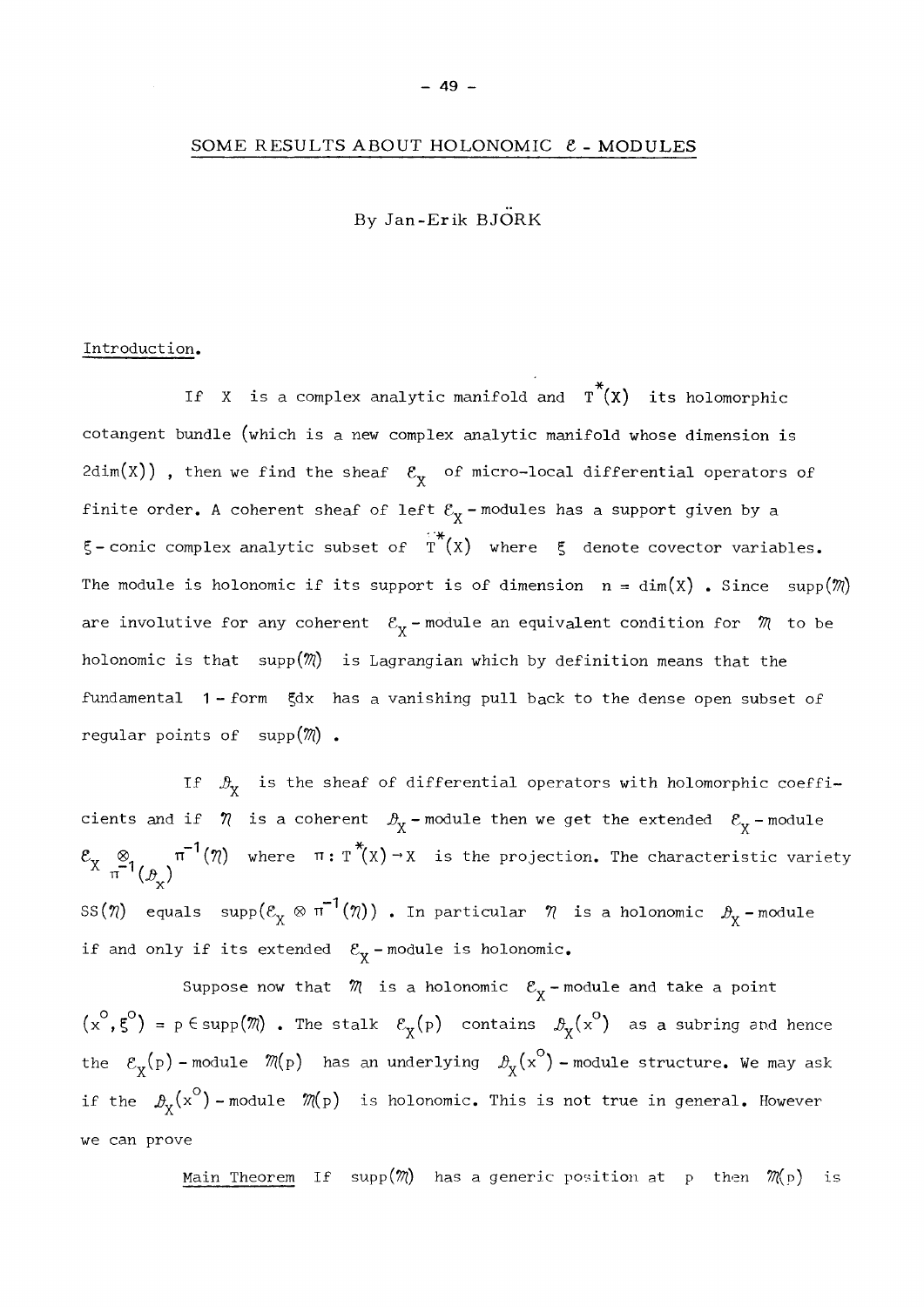a holonomic  $\mathcal{P}_{\chi}(\mathbf{x}^{\circ})$  - module and if  $\eta$  is a holonomic sheaf of  $\mathcal{P}_{\chi}$ - modules which extends  $\mathcal{M}(p)$  , i.e. the stalk  $\mathcal{N}(x^{\circ}) \cong \mathcal{M}(p)$  as a left  $\mathcal{B}_X(x^{\circ})$  - module then  $m \cong \mathcal{E}_{\mathbf{X}} \otimes \pi^{-1}(\eta)$  in some open and conic neighborhood of  $p$ .

Remark. To say that  $supp(\mathcal{M})$  has a generic position at p means that the complex line  $\,$  C  $_{\rm P}$  is an isolated fiber in the  $\,$  C -conic set  $\,$  supp $(\mathcal{M}) \,$   $\cap$  T  $\,$   $\,$   $\,$  (x  $\,$  )  $\,$  . The conclusion in the Main Theorem is this : First  $\mathcal{M}_{P}$ ) is a holonomic  $\mathcal{B}_{\mathbf{X}}(\mathbf{x}^{\circ})$  module and since  $\Delta_{\rm v}$  is a coherent sheaf of rings it follows that there exists *x.*  a unique holonomic sheaf  $\eta$  of  $\mathcal{B}_{\chi}$ -modules defined in some small open neighborhood of x<sup>°</sup> such that its stalk  $\pi(x^\circ)$  equals the holonomic  $\mathcal{B}_X(x^\circ)$  -module  $\pi(p)$  . The main theorem asserts now that the extended  $\mathcal{E}_{\chi}$ -module  $\mathcal{E}_{\chi} \otimes \pi^{-1}(\eta)$  equals (or rather : Is isomorphic to) the given holonomic  $\mathcal{E}_{\chi}$  -module  $\mathcal{M}$  in some small conic neighborhood of p.

In [3] the main theorem vas proved for regular holonomic modules. Here we prove it in the general case, i.e. we need not the assumption that  $m$ "has regular singularieties" in the sensé of [6]. Besides the proof is rather different from that in  $\lceil 3 \rceil$ . Here we are going to use methods from Malgrange's work [7] where the Main Theorem was proved when  $dim(X) = 1$  and the proof below has been inspired by various remarks and suggestions which also are due to Malgrange. In fact, the Main Theorem was more or less implicit in Malgrange's  $\mathbb{R}^2$  .  $\mathbb{R}^2$ 

Remarks. We are going to use various basic results about the sheaf  $\begin{array}{c} {\mathcal E}_\chi$  . The reader may consult [8] or [6] or [1 : Chapter 4] for relevant background. In  $\S$  2 we also discuss some consequences of the Main Theorem.

#### 1. Proof of the Main Theorem.

Working locally we can assume that the base manifold  $x$  is  $c^{n+1}$  where  $(x, t) = (x_1 \dots x_n, t)$  are the coordinates and then  $\overline{T}^*(X)$  is the 2n+2 dimensional  $(x, t, \xi, \tau)$  - space where  $\xi = (\xi_1 \dots \xi_n)$  and hence  $\tau dt + \xi_1 dx_1 + \dots + \xi_n dx_n$  is the fundamental  $1$  - form.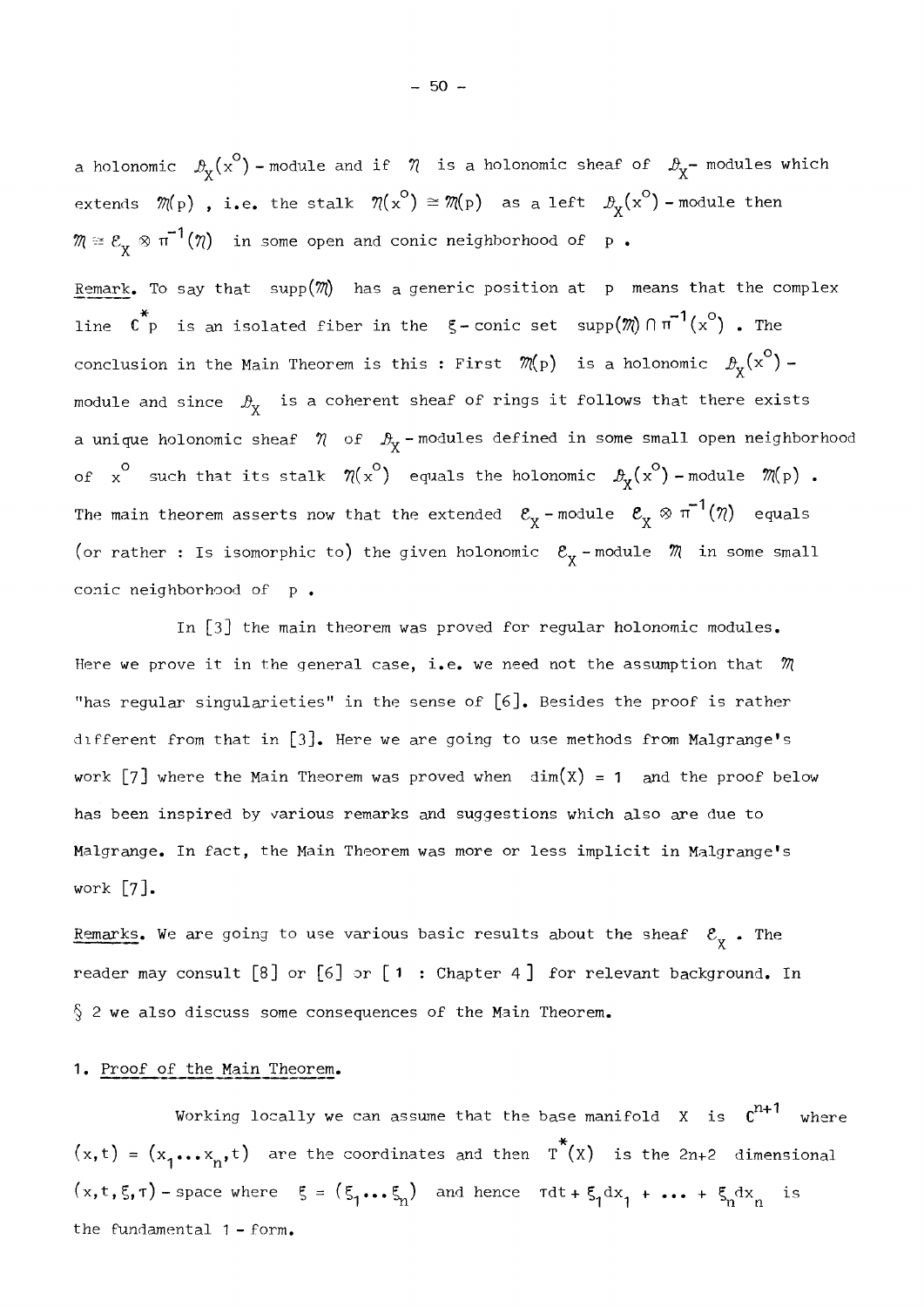Let  $\mathcal{M}$  be a holonomic  $\mathcal{E}_{\mathbf{y}}$ -module defined in some open and conic neighborhood of  $p = (o, o, o, dt)$ . Assume that supp $(\mathcal{M})$  has a generic position at p which means that if  $\Lambda = \text{supp}(\eta)$  and if  $\Omega$  is a small conic open neighborhood of p then  $\pi'(\circ,\circ)\cap\Lambda\cap\Omega$  is reduced to ´p = (o,o,o, $\tau$ dt) with  $T \neq 0$ .

Before we enter the actual proof of the Main Theorem we need some preliminary results of a geometric nature.

**1.1.** The hypersurface  $\pi(\Lambda \cap \Omega)$  . Since  $\Lambda = \text{supp}(\mathcal{M})$  has a generic position at p and at the same time is a conic Lagrangian it follows that for a suiable choice of a conic neighborhood  $\Omega$  of p there exists a polydise  $\Delta$  centered at the origin in the  $(x,t)$  - space such that the following holds :

1.2. <u>Lemma</u>.  $\pi(\Lambda\cap\Omega)$  = S is a complex analytic hypersurface in and ΛΠΩ=ΩΠΤ<sub>ς</sub>  $\frac{1}{x}$  reg where  $S_{\text{max}}$  is the regular part of S and  $T_c$  is the conic Lagrangian defined in the whole of  $\pi^{-1}(\Delta)$ .

For a detailed proof we refer to  $[3:p_0]$ . It only requires the Weierstrass preparation theorem and the fact that the conic Lagrangian  $\Lambda$  has a generic position at p and at the same time it is a complex analytic set of pure dimension n+1 .

Remark. The position of the hypersurface S is not arbitrary since T<sub>c</sub> has reg a generic position at  $p$ . In fact, we can choose S so that the equality in Lemma 1.2. holds and at the same time  $S = \varphi^{-1}(0)$  where  $\varphi(x,t) \in \Theta(\Delta)$  is in the Weierstrass form with respect to t . In fact, from [3 : page 907] one finds that if  $(x, t) \in S$  is close to the origin then  $|t| \ll |x|$  so the projection  $(x, y)$ .  $x$  is proper on S and so on.

Finally, S can be chosen so that  $(0,0)$  if  $s$  is reduced to the complex line tp. with  $s = \phi \ (0)$  as above this implies that if  $(x, t) \in s$  reg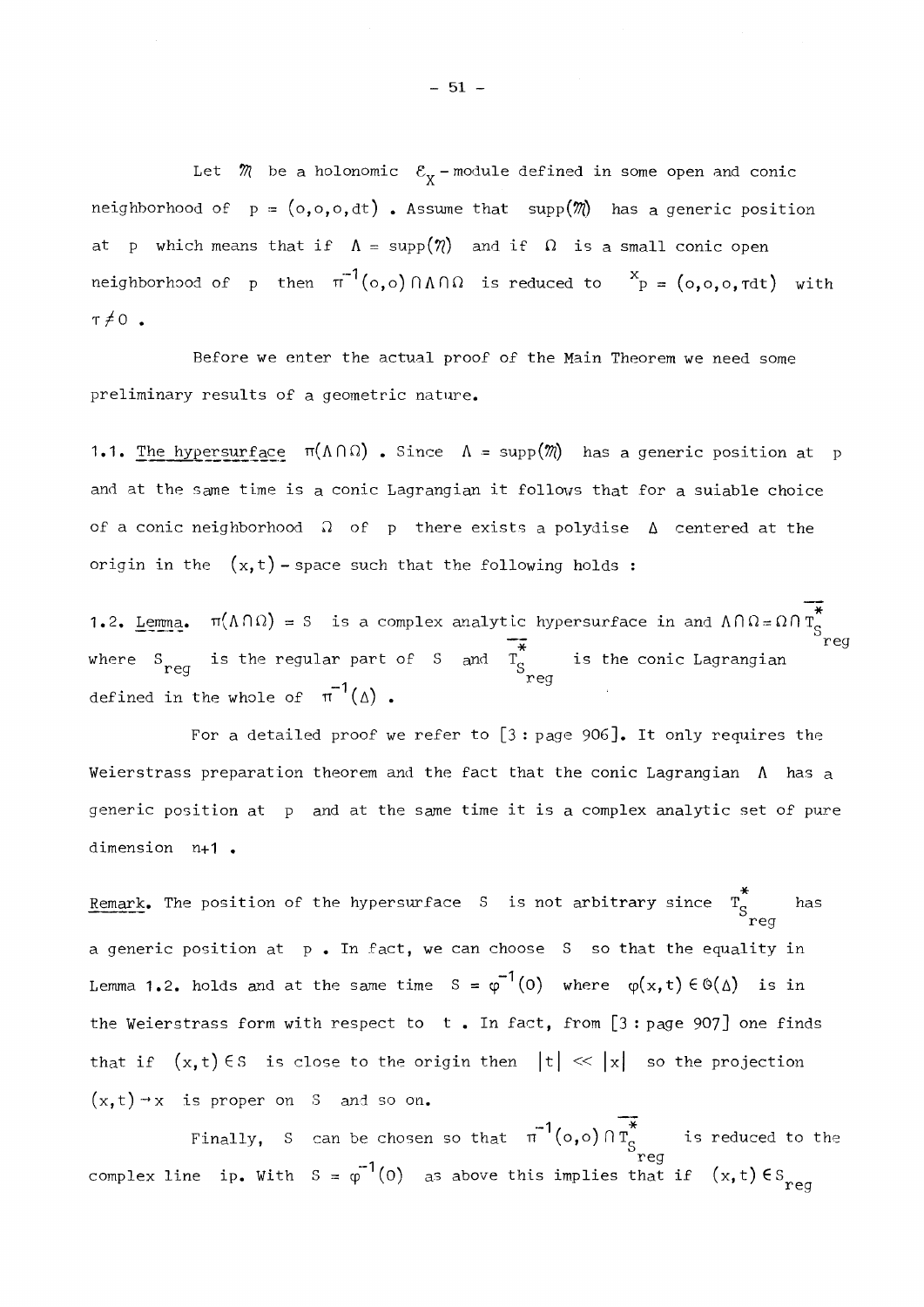is close to the origin then the corresponding point  $\;\;( \mathrm{x},\mathrm{t},\mathrm{d}_\mathrm{v}\phi,\mathrm{\partial}\psi/\mathrm{\partial}\mathrm{t} ) \in \mathbb{T}_\mathrm{S}$ reg after a normalisation gives  $(x,t,d_x\varphi/\partial\varphi/\partial t,dt)$  and this point gets close to  $(0,0,0,dt)$  . In other words, one has  $|\partial \phi / \partial x_{\overline{v}}| \ll |\partial \phi / \partial t|$  for all  $1 \leq v \leq n$  $reg$  ( $s \rightarrow s$ )  $\bullet$  soo again [3] see this.

### 1.3. The study of  $\mathcal{M}(p)$  .

We work at stalks for the moment and put  $\mathcal{E}_{\infty} = \mathcal{E}_{\mathbf{v}}(\circ, \circ, \circ, \text{dt})$  and *<sup>1</sup> </sup> <sup>1</sup>*  $\vartheta_{\mathtt{a}}=\vartheta_{\mathtt{v}}(\mathtt{o},\mathtt{o})$  to simplify the notations. Let  $\mathscr{M}$  be a holonomic sheaf of  $\mathscr{E}_{\mathtt{v}}$  -X X. modules defined in a small conic neighborhood of and assume that supplies  $\mathcal{C}^{\mathcal{A}}$ is in a generic position at p. Then we can prove

1.4. <u>Lemma</u>.  $\mathcal{M}(p)$  is a holonomic  $\mathcal{P}_{\rho}$  -module and the equality  $\mathcal{M}(p)$  =  $\mathcal{E}_{\rho}\otimes_{\mathbf{A}}\mathcal{M}(p)$  $P - \nu_{\rm O}$ holds.

The proof requires several steps. First we can find some good filtration  $\Gamma$  of the holonomic sheaf  $m$  which is defined in a whole conic neighborhood . Now  $\Gamma^{\phantom{1}}_{\rm O}/\Gamma^{\phantom{1}}_{\bf -1}$  is a coherent sheaf of modules over the sheaf of rings  $(\sigma)/\mathcal{E}_{\mathbf{v}}(-1) \cong \mathbb{0}$  (0) = The sheaf of holomorphic functions in T (X) which  $\Gamma$  (X) are  $(5, \tau)$  - homogenous of order zero.

We have supp( $\Gamma_0 / \Gamma_{-1}$ ) = supp(*M*() and since supp(*M*() has a generic position at p the geometric results above in particular show that the projection  $(x, t, \zeta, \tau)$   $\rightarrow$   $(x, t, \tau)$  is proper with finite fibers over  $\Lambda \cap \Omega$  - where  $\Lambda = \text{supp}(\mathbb{W})$ and  $\Omega$  is a suitable conic neighborhood of  $p = (o, o, o, dt)$ .

This implies that  $\Gamma_{\text{o}}/\Gamma_{\text{m1}}$  is coherent as a sheaf of modules over the subring  $\pi$  '(O<sub>X</sub>) of O<sub>\*</sub> (O) and passing to the stalk at p we get.<br> $\pi$ <sup>(</sup>X) 1.5. Lemma.  $\Gamma_p(p)/\Gamma_{-1}(p)$  is a finitely generated module over the local ring ring  $\{x,t\} = \Theta_{x}(0,0)$ .

Next, we recall that  $\pi(\Lambda \cap \Omega) = S = \varphi^{-1}(0)$  where  $\varphi(x,t)$  is in the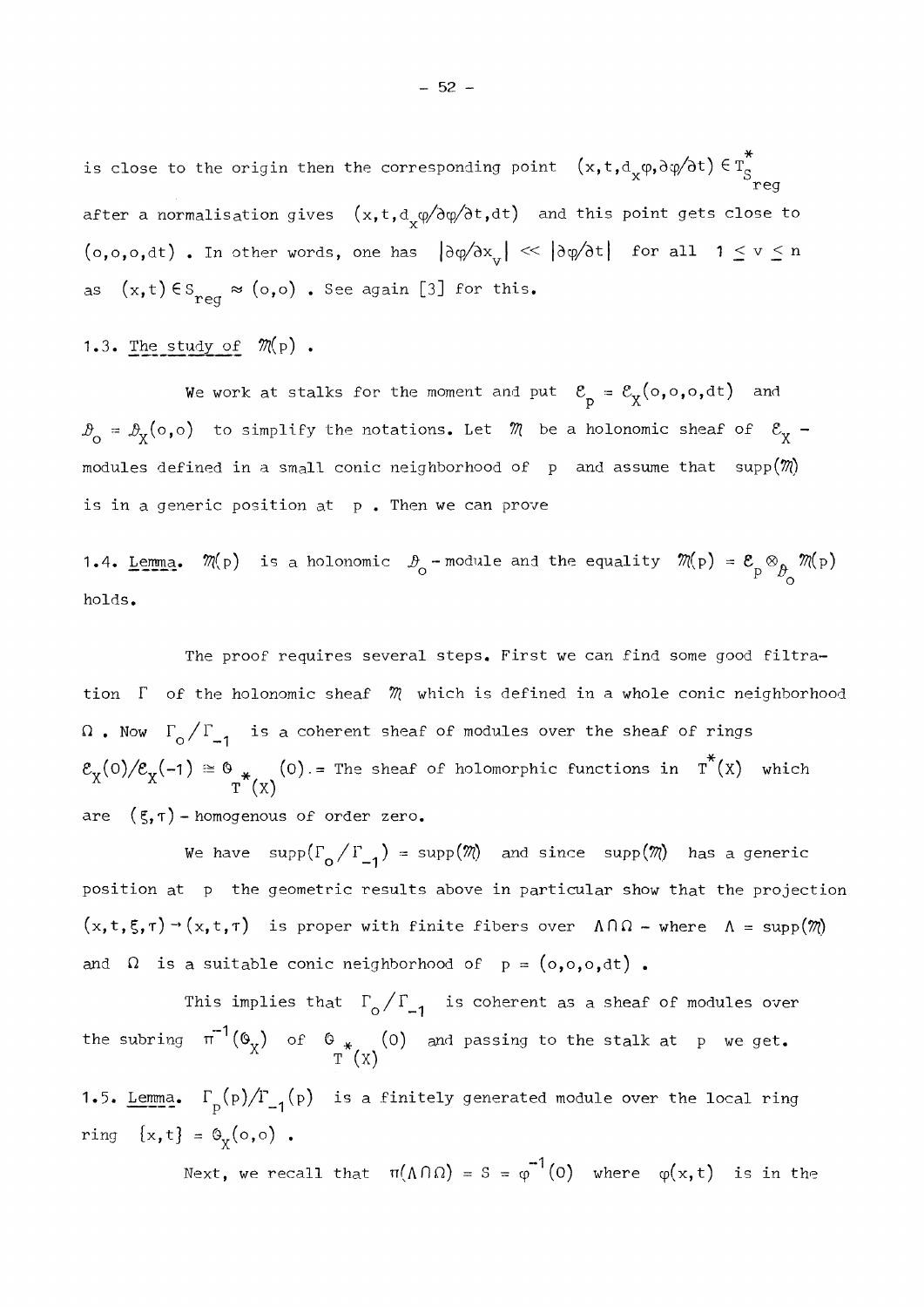Weierstrass form, i.e.  $\varphi(x,t) = t^e + \varphi_1(x)t^{e-1} + \cdots + \varphi_e(x)$  can be assumed. Now  $\varphi = 0$  on supp $(\Gamma_0 / \Gamma_{-1})$  so the Nullstellen Satz implies that some power of  $\varphi$  annhilates  $\Gamma_0 / \Gamma_{-1}$  at leadt if we stay in a small conic neighborhood of p. In particular :  $\exists N$  with  $\varphi^N(\Gamma_{\Omega}(p)/\Gamma_{-1}(p)) = 0$  and then Lemma 1.5. even gives that  $\Gamma_{\text{o}}(p)/\Gamma_{-1}(p)$  is a finitely generated module over the local ring  $\mathbb{C}\{x\}$ .

1.6. The ring  $G(p)$ .

Put  $G = \mathcal{E}_{\chi}(0) \cap \mathcal{E}_{\chi}(x, D_{\dagger})$ , i.e. it is the sheaf of micro-local differential opérators of order  $\mathcal{L}$ stalk  $G(p)$  and now we can prove

### 1.7. Lemma.  $\Gamma_{\alpha}(p)$  is a finitely generated  $G(p)$  -module.

Proof. Since  $\Gamma_{0}(p)/\Gamma_{-1}(p)$  is a finitely generated  $C(x)$  -module this follows after divisions in the ring  $\mathcal{E}_{\mathbf{X}}(\mathbf{p})$  . To be precise, we can choose a finite set  $\mathbf{r}$ ...  $u_{\alpha}$  in  $\Gamma_{\alpha}(p)$  whose images in  $\Gamma_{\alpha}(p)/\Gamma_{\alpha}(p)$  generate this  $C\{x\}$ -module. If we then use that  $\Gamma_{-m}(p) = D_t^{-m} \Gamma_o(p)$  for all  $m \ge 1$  one can prove that  $\mathbf{m}$  ,  $\mathbf{v}$  ,  $\mathbf{v}$  ,  $\mathbf{v}$  ,  $\mathbf{v}$  ,  $\mathbf{v}$  ,  $\mathbf{v}$  ,  $\mathbf{v}$  ,  $\mathbf{v}$  ,  $\mathbf{v}$  ,  $\mathbf{v}$  ,  $\mathbf{v}$  ,  $\mathbf{v}$  ,  $\mathbf{v}$  ,  $\mathbf{v}$  ,  $\mathbf{v}$  ,  $\mathbf{v}$  ,  $\mathbf{v}$  ,  $\mathbf{v}$  ,  $\mathbf{v}$  ,  $\mathcal{L}_c(p) = G(p)u_1 + \ldots + G(p)u_n$  using a division with bounds in the ring  $\mathcal{E}_v(p)$ . Ί, δεν είναι το δεν είναι το δεν είναι το δεν είναι το δεν είναι το δεν είναι το δεν είναι το δεν είναι το δεν ε See [8] and also [1: Chapter 4] for such divisions with bounds in the stalk of  $\mathcal{E}_{\mathbf{y}}$ .

So far we have not removed "micro-local terms" since negative powers of D<sub>t</sub> do not belong to  $\mathcal{B}_{\chi}(\circ,\circ) = \mathcal{B}_{\circ}$  . However, at this stage we can use methods from [7] and obtain

### 1.8. Lemma.  $\Gamma_{\text{o}}(p)$  is a finitely generated  $C\{x,t\}$ -module.

 $\frac{1}{2}$ i.e.  $\Gamma_{\text{o}}(p)$  need not be a free  $G(p)$  - module. However, using a finite set  $u_1 \ldots u_s$ of generators from Lemma 1.7, we can express the action by the element  $\pm$  on of generators from Lemma 1.7· we can express the action by the élément t on the left  $\mathcal{E}_{\rm p}(0)$  -module  $\Gamma_{\rm o}({\rm p})$  and find that  $\rm tu_{\rm j}$  =  $\rm P_{1,\rm j}(x, D_{\rm t})u_{\rm j}$  + ... +  $\rm P_{\rm sj}(x, D_{\rm t})u_{\rm s}$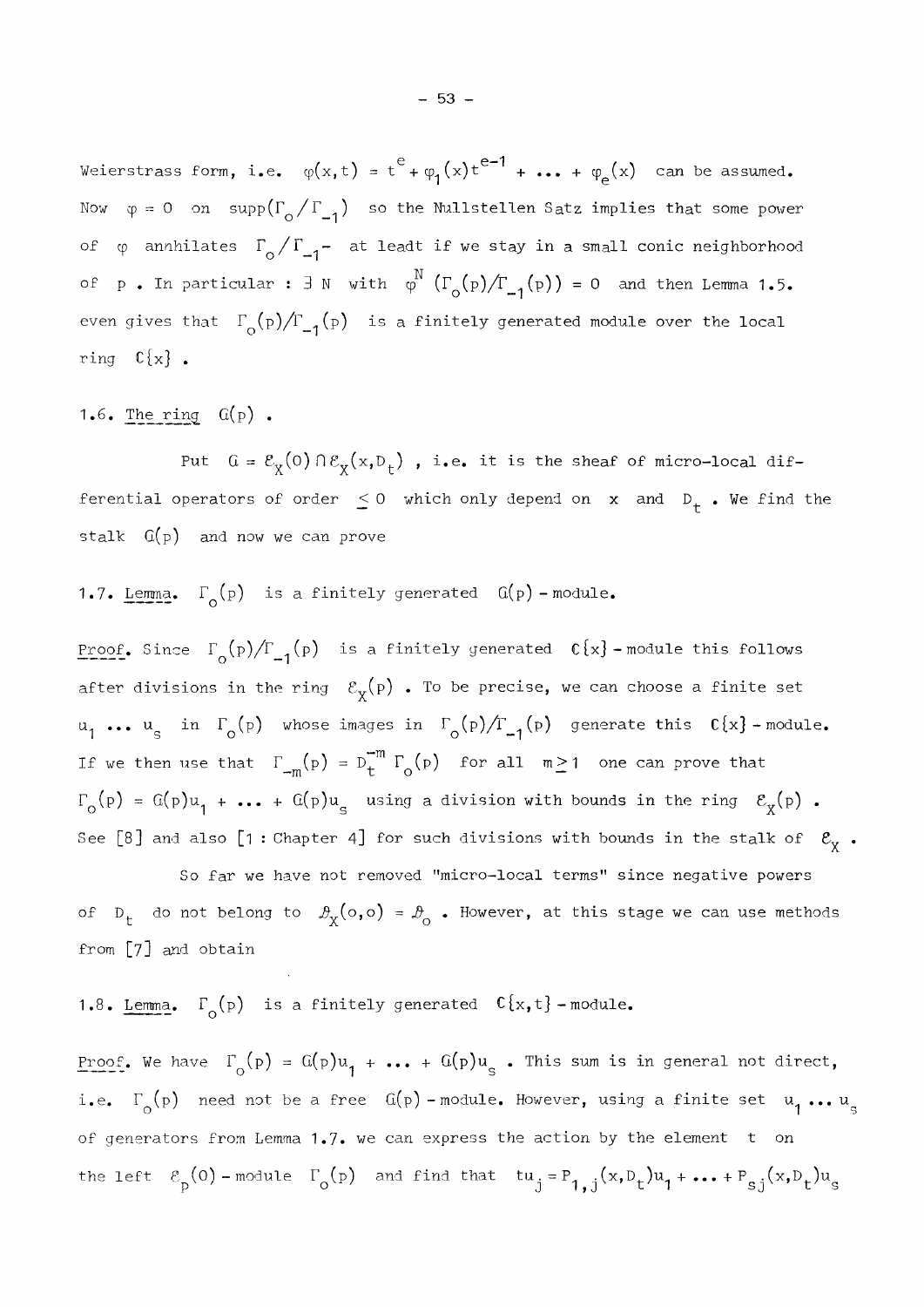where  $P = (P_{vj}(x, D_t)$  is some  $G(p)$  -valued matrix.

Recall that  $G(p)$  = the stalk of the sheaf  $\mathcal{E}_\chi(0) \cap \mathcal{E}_\chi(x,p_t)$  and it is filtered when we use  $G(-m) = \mathcal{E}_{\chi}(-m) \cap \mathcal{E}_{\chi}(x,D_t)$  for  $m \ge 1$ . In particular we find  $G(p)/G(-1)(p) \cong \{x\}$ . Consider the corresponding principal symbols of the elements  $P_{v,j}(x,D_t)$  which form the matrix  $\sigma_o(P)(x)$  whose entries belong to  $C\{x\}$ . Now one has

Sublemma 1. The scalar matrix  $\sigma_{\alpha}(\rho)(\circ)$  is nilpotent.

Proof of Sublemma 1. We have the Weierstrass polyonmial  $\varphi(x,t)$  which gives  $T_{\alpha}(p) \subset \Gamma_{\alpha}(p)$  for some  $N \geq 1$  . With  $\varphi = t^{c} + \varphi_{\alpha}(x)t^{c-1} + \cdots + \varphi_{\alpha}(x)$  it follows that  $t^{eN}u \in G(-1)(p)u + m \Gamma_o(p)$  where m is the maximal ideal in the local ring {x} , i.e. it uses only that  $\varphi_{_{\rm\bf U}}(0)$  = 0  $\,$  for all  $\,$  v  $\,$ 

Passing to the matrix  $\beta$  which expresses the action by t on the left  $\mathcal{E}_{\text{p}}(0)$  - module  $\Gamma_{\text{o}}(\text{p})$  we find that  $P^{\text{eN}}\underline{u} \subset G(-1)(\text{p})\underline{u} + m\Gamma_{\text{o}}(\text{p})$  and this implies that  $\sigma_{\alpha}(\mathcal{P})^{\text{eN}}$  has all its entries in  $m$  and hence the scalar matrix which arises if  $x = 0$  is nilpotent.

Proof continued. Let us now introduce the free  $G(p)$  -module  $F = G(p) \epsilon_1 \oplus ... \oplus G(p) \epsilon_g$ and define to  $e = \Theta e$  and in general, if  $g(x, t) = \Sigma g(x, t) t \in C(x, t)$  we put > ο  $g(x,t)\epsilon = \sum g(x)P$   $\epsilon$ . We claim that this gives an  $C\{x,t\}$  -module structure > ο on F. To prove it is suffices to show that whenever  $g(x,t) \in \{x,t\}$  then  $\sum g_{v}(x)P^{V}$  converges in the ring of  $G(p)$  - valued matrices. This convergence is an easy consequence of Sublemma 1 and the existence of certain norms from  $[8]$ . To be precise, using the norms from [8] (see also  $|Bj : page /43|$ ) we can define a Banach algebra norm over some subring of G(p) subring of G(p) such that ail that ail the entries of  $P$ have a finite || || - norm and in addition ||Ρ^|| *«* 1 can be assumed thanks to Sublemma 1.

Summing up, F has a natural  $C{x,t}$  -module structure. By the mapping which sends  $\varepsilon$   $\to$ u. for 1 $\le$ j $\le$ s we see that F $\to$   $\mathfrak{M}(\mathrm{p})$  is  $\mathbb{C}\{\mathrm{x},\mathrm{t}\}$ –linear and surjective. *3 3*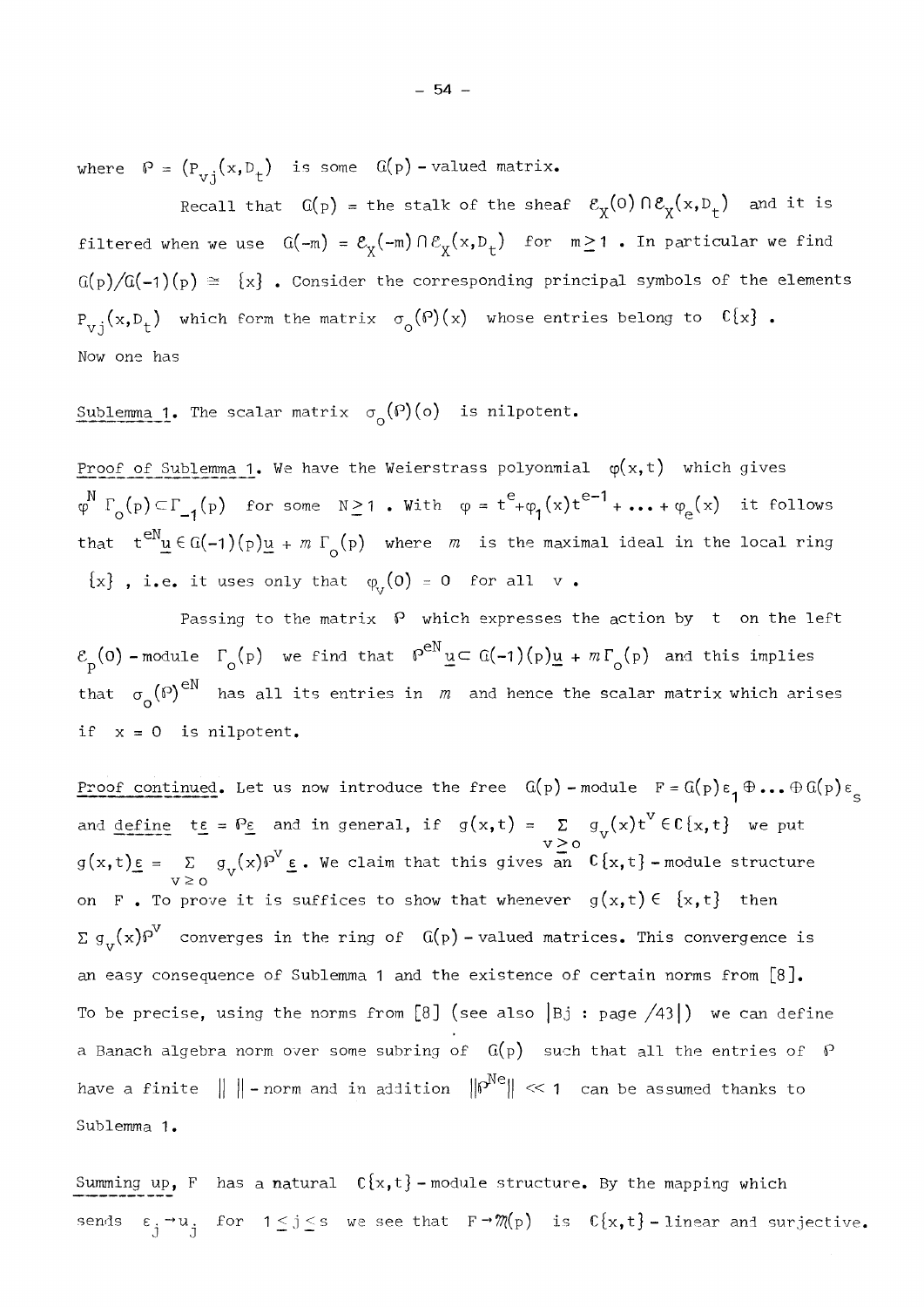So if we can prove that F is a finitely generated  $c\{x,t\}$  - module then Lemma 1.8. follows.

To prove this we consider  $\mathbb{F}/(\mathrm{x}_1\mathrm{F} + \ldots + \mathrm{x}_n\mathrm{F})$  which first becomes a free module of rank s over the ring  $G(p) \cap \mathcal{E}(t,p_{+})$  = The ring of germs of microlocal differential operators which only depend on  $D_+$  and have order  $\leq 0$ . Observe that t operates as above, i.e.  $t_{\epsilon} = P_{\epsilon}$  where  $\sigma_{o}(P)(o)$  is nilpotent. Using Malgrange's result from [7] we conclude that  $F/(x^{\text{F}} + \cdots + x^{\text{F}})$  is a free  ${\text{t}}-$  module of rank s and if  $H_1 \cdots H_s$  are chosen in F so that their images give a free basis we get  $F = C\{t\}H_1 \oplus \ldots \oplus C\{t\}H_S + mF$  where  $mF = x_1F + \ldots + x_nF$  . Repeating the recursion formulas from [7] we can then prove that  $F = C\{x, t\}\epsilon_1 \oplus \ldots \oplus C\{x, t\}\epsilon_s$ .

#### 1.9. Proof of Lemma 1.4.

Armed with Lemma 1.8· we can prove Lemma 1.4. rather easily. First we show that  $\mathcal{M}(p)$  is a finitely generated  $\mathcal{D}_{o}$  -module. To see this we study the elements  $D_{X \atop V} / D_{t} = R_{V} \in \mathcal{E}_{X}(0)$  when  $1 \leq v \leq n$  . Each  $R_{V}$  preserves  $\Gamma_{O}$  . Now Lemma 1.8. means that  $\Gamma_{\text{o}}(p)$  is a noetherian  $\mathfrak{C}\{x,t\}$  - module and this implies that we can find  $\mathcal{E}_X(0)$  - valued sections  $S_y(x,t,D_x,D_+)$  of the forme \ / v x 7 7 x<sup>7</sup>  *t'*   $S_{V}$  =  $R_{V}^{m}$  +  $r_{1}(x,t)R_{V}^{m}$  '+... +  $r_{m}(x,t)$  with some  $m \gg 0$  such that  $S_{V}u_{j} = 0$  for all v and all  $1 \leq j \leq s$ .

Multiplying each  $S_{\text{v}}$  by  $D_{\text{t}}^{\text{m}}$  to the left we find differential operators  $Q_V = D_W^m + Q_{1, V}(x, t, D_t) D_W^m + \dots + Q_m(x, t, D_t)$  - where  $D_V = D_{X \atop V}$  are used - and here  $Q_{V,1}^{\mathbf{u}} = 0$  for all pairs v and j.

Let us then take an element R in  $\mathcal{E}_p$ . By succesive divisions in the Ρ ring  $\mathcal{E}_{\text{p}}$  we can write  $\text{R} = \text{R}_{1}\text{Q}_{1} + \ldots + \text{R}_{n}\text{Q}_{n} + \text{P}$  where the remainder term  $\text{P}$  is given as a finite sum of the forme  $\sum P_{\alpha}(x,t,D_t^{\alpha})D_{x}^{\alpha}$  . Here  $\sum$  extends over a finite set of multi-indices, i.e.  $0 < \alpha_{_{\rm V}} <$ m hold for all  $1 \leq {\rm v} \leq {\rm n}$  with the integer m as above.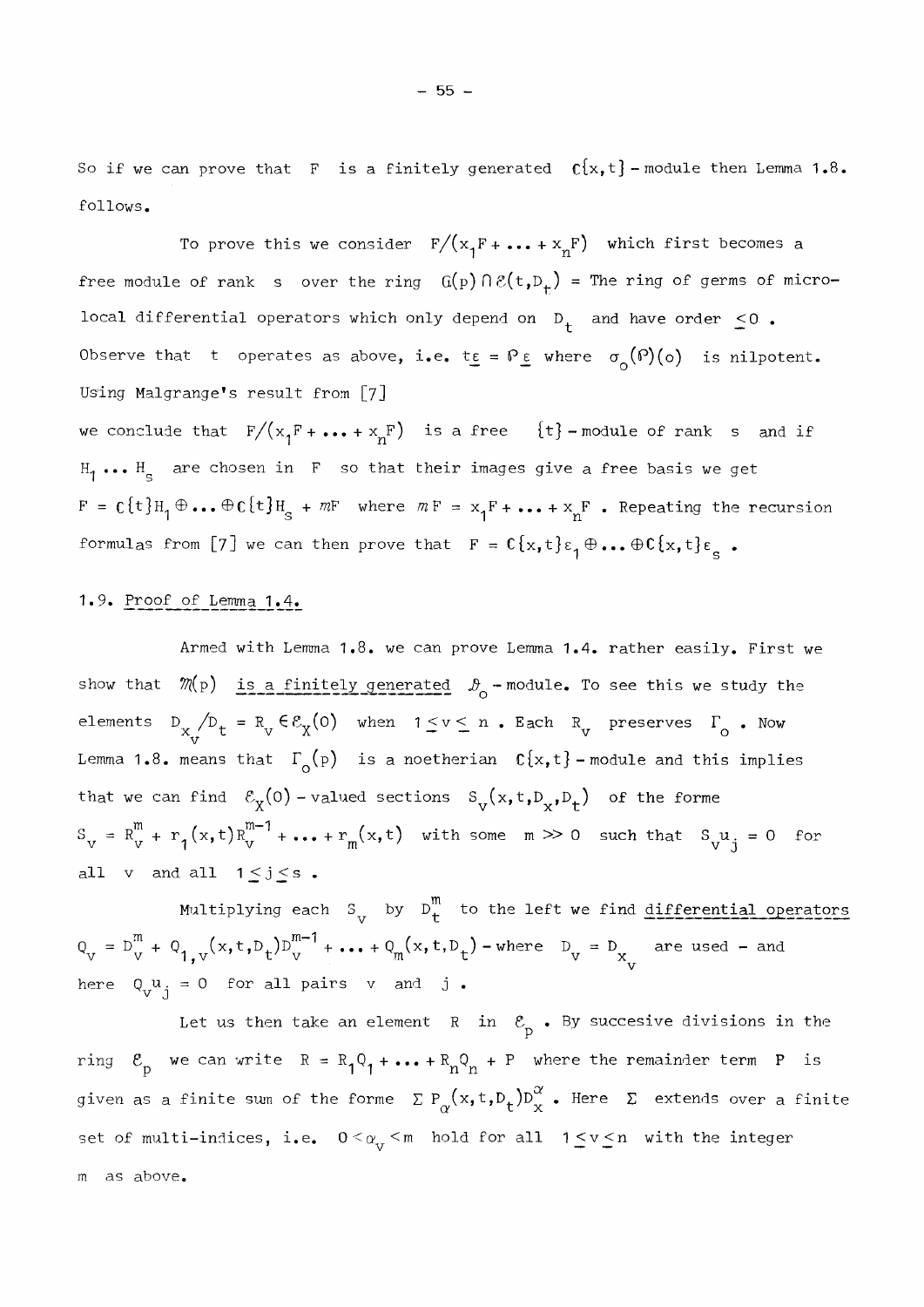Also,  $P_{\alpha}(x,t,D_t)$  are micro-local differential operators which only depend on  $x, t$  and  $D_t$ .

Now  $\mathcal{M}(p) = \mathcal{E}_{p} u_1 + \cdots + \mathcal{E}_{p} u_s$  and using the divisions above we get p i  $P > 5$  $\mathcal{M}(p) = \Sigma \Sigma \mathcal{E}_n(x,t,D_+)(D_x^{\alpha}u_i)$  . Finally, consider some  $R(x,t,D_+) \in \mathcal{E}_n(x,t,D_+)$  and *a* j P X J t t expand it with respect to  $D_t$ . One part is a finite sum where the  $D_t$  - powers are >-mn and the remainder belongs to  $\varepsilon_{\rm p}$ (-mn)  $\cap \varepsilon_{\rm p}$ (x,t,D<sub>t</sub>). If we call it R' we have  $R^{\bullet}(x,t,D_{t})D^{\alpha}_{x}\in\mathcal{E}_{p}(0)$  for all  $\alpha$  as above. Now  $\mathcal{E}_{\text{p}}(\texttt{0}){\texttt{u}}_\texttt{j}\in \texttt{C}\{\texttt{x},\texttt{t}\} \texttt{H}_\texttt{l} + \ldots + \texttt{C}\{\texttt{x},\texttt{t}\} \texttt{H}_\texttt{s} \texttt{<} \mathcal{B}_\texttt{0}\texttt{H}_\texttt{l} + \ldots + \mathcal{B}_\texttt{0}\texttt{H}_\texttt{s} \quad \text{where} \quad \texttt{H}_\texttt{l} \texttt{ ...} \texttt{H}_\texttt{s} \quad \text{were}$ found from Lemma 1.8.

We conclude that the  $\mathcal{D}_{0}$  - module  $\mathcal{M}(p)$  is generated by the finite set  $\{H_1 \ldots H_s\}$  and  $\{D_t^{-V}D^{\alpha}_{x}u_i : 1 \leq j \leq s : 0 \leq v \leq mn \text{ and } |\alpha| \leq mn\}$ . S X J \*— —\* The holonomicity of  $m(p)$  . Since  $m(p)$  is a finitely generated  $\mathcal{B}_{\alpha}$  -module it is holonomic if each cyclic  $\mathcal{D}_{\Omega}$  -submodule is holonomic. Let us take some ο u€[' (p)  $\in \mathcal{M}(p)$  and prove that  $\vartheta_{\lambda}$ u is  $\vartheta_{\lambda}$  -holonomic. Exactly as above we find an n-tuple of  $\mathcal{B}_0$ -elements  $Q_1 \ldots Q_n$  where

$$
Q_v = D_v^m + Q_{1,v}(x, t, D_t)D_v^{m-1} + ... + Q_{v,m}(x, t, D_t) -
$$
here  $Q_{v,j}(x, t, D_t) \in B_0(j)$ ,

ie. their orders with respect to  $D_t$  are  $\leq j$ , and  $Q_1u = ... = Q_nu = 0$ .

In addition we have the Weierstrass polynomial  $\varphi(x,t)$  which gave  $\varphi^N \Gamma_{\alpha}^p(p) \subset \Gamma_{-1}^p(p)$  and hence  $(\varphi^N p^+_p) \Gamma_{\alpha}^p(p) \subset \Gamma_{\alpha}^p(p)$  and since  $\Gamma_{\alpha}^p(p)$  is a finitely generated  $C{x,t}$  - module it follows that

$$
c\{x,t\}u+(\varphi^{N}D_{t})c\{x,t\}u+(\varphi^{N}D_{t})^{2}c\{x,t\}u+\ldots
$$

is stationary. This gives some differential operator of the form

$$
R(x, t, D_t) = (\varphi^{N} D_t)^{W} + r_1(x, t) (\varphi^{N} D_t)^{W-1} + \dots + r_w(x, t)
$$

such that  $Ru = 0$ .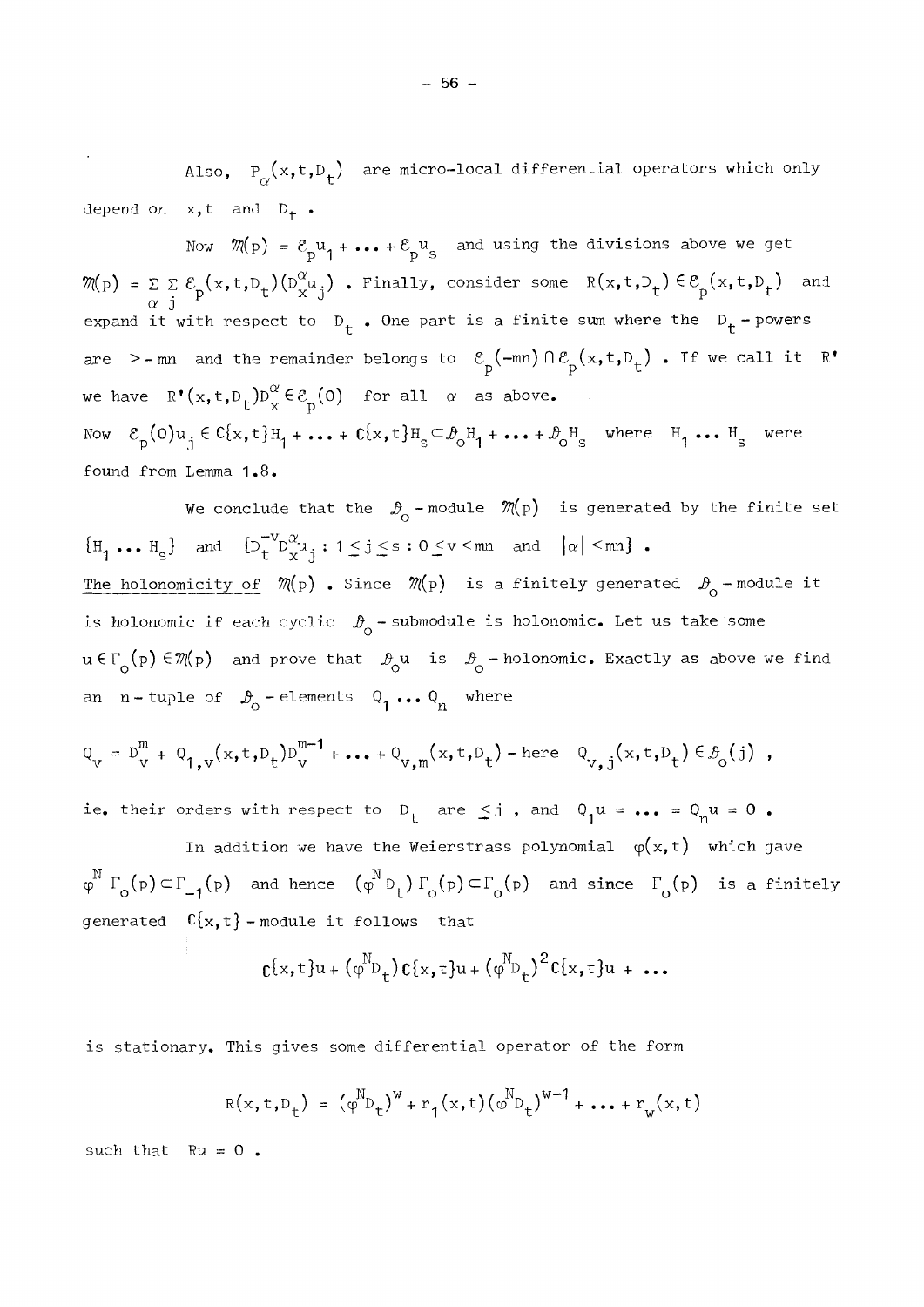Now it is easy to chech that the cyclic *β^* - module defined by *β^/* 

$$
\mathcal{P}_o \big/ \big[ \mathcal{P}_o \text{\O}_1 + \cdots + \mathcal{P}_o \text{\O}_n + \mathcal{P}_o \text{\P} \big]
$$

ο

is holonomic  $\Rightarrow$  The quotient module  $p_{\alpha}$  u is holonomic too.

The mapping  $\mathcal{M}(p) \to \mathcal{E}_p \otimes_{\mathcal{B}_Q} \mathcal{M}(p)$ . We have proved that the  $\mathcal{B}_Q$  -module  $\mathcal{M}(p)$  is  $\begin{array}{cc} \circ & \circ & \circ & \circ \end{array}$ holonomic. Put  $M = \varepsilon_p \otimes_p$  //(p) which becomes a finitely generated  $\varepsilon_p$  -module, - Ο<br>- Μ'λι του του του του του του του του i.e. this uses only that  $m(p)$  is a finitely generated  $\omega_0$  - module. By  $u \rightarrow 1 \otimes u$  (1 = the identity in  $\mathcal{E}$ <sub>p</sub>) we get a left  $\mathcal{B}$ <sub>o</sub> - linear mapping from the  $\mathcal{B}_{o}$  -module  $\mathcal{M}(p)$  into M.

### Claim. The mapping  $\mathcal{M}(p) \rightarrow M$  is surjective.

To prove this we use that any holonomic  $\mathcal{P}_{0}$  - module is cyclic so we can find  $u \in \mathcal{M}(p)$  such that  $\mathcal{M}(p) = \mathcal{B}_{0} u = \mathcal{B}_{0} / L$  where  $L = \{Q \in \mathcal{B}_{0} : Qu = 0 \}$ . Now  $\mathcal{E}_{p}$  is a flat  $\mathcal{D}_{\text{o}}$  -module  $\Rightarrow$  M =  $\mathcal{E}_{\text{p}} / \mathcal{E}_{\text{o}}$ L and the surjectivity amounts to prove that  $\mathcal{L}$  $\mathcal{E}_{\text{p}} = \mathcal{D}_{\text{o}} + \mathcal{E}_{\text{p}}$  . To prove it we first find an  $\text{n}-\text{tuple} \quad \text{Q}_{\text{p}} \text{ ... } \text{Q}_{\text{n}}$  in the left ideal L where  $Q_y = D_y^m + Q_{y,1} (x, t, D_t) D_y^m + \ldots + Q_{y, m} (x, t, D_t)$  with ord  $(Q_{y, j}) \leq j$  for all  $v$  and j. To be precise, they are found as in the beginning of  $\S$  1.9.

By divisions in  $\mathcal{E}_- \ni \mathcal{E}_- = \mathcal{E}_- \mathsf{Q}_1 + \ldots + \mathcal{E}_- \mathsf{Q}_- + \Sigma \mathsf{D}^* \mathcal{E}_- (\mathsf{x}, \mathsf{t}, \mathsf{D}_+)$  where ρ 1 η μ 1 η μ 1 η μ 1 η μ 1 η μ 1 η μ 1 η μ 1 η μ 1 η μ 1 η μ 1 η μ 1 η μ 1 η μ 1 η μ 1 η μ 1 η μ 1 η μ 1 η μ 1<br>1 η μ 1 η μ 1 η μ 1 η μ 1 η μ 1 η μ 1 η μ 1 η μ 1 η μ 1 η μ 1 η μ 1 η μ 1 η μ 1 η μ 1 η μ 1 η μ 1 η μ 1 η μ 1 |α| <mn in Σ. Since  $\mathcal{E}_p^Q$ <sub>J</sub> ∈  $\mathcal{E}_p^R$  L for all j the inclusion  $\mathcal{E}_p^C \subset \mathcal{P}_o^R$ +  $\mathcal{E}_p^R$  L follows if we can prove that  $\mathcal{E}_{\mathbf{p}}(\mathbf{x}, \mathbf{t}, \mathbf{D_t}) \in \mathcal{D}_{\mathbf{o}} + L$  . To see this we take some  $R(\mathbf{x}, \mathbf{t}, \mathbf{D_t})$ and expand it with respect to  $D_f$ . A finite sum occurs with non-negative powers of D<sub>t</sub> and it belongs already to  $\mathcal{B}_{\text{o}}$  . So we can assume that  $R = \sum r_{\text{y}}(x,t)D_{t}^{-V}$ with  $v \ge 1$  inside  $\Sigma$ .

Now we use that  $\mathcal{M}(p)$  is a left  $\mathcal{E}_p$ -module and that  $D_t$  is invertible as an element in the ring  $\mathcal{E}_{\mathbf{p}}$ . Since  $\mathcal{M}(\mathbf{p}) = \mathcal{P}_{\mathbf{Q}}\mathbf{u}$  we find for each  $v \ge 1$  some  $Q_{\mathbf{y}} \in \mathcal{B}_{\mathbf{0}}$  with  $D_{\mathbf{t}}^* u = Q_{\mathbf{y}} u$ . Observe here that  $D_{\mathbf{t}}^* u \in \Gamma_{\mathbf{0}}(\mathbf{p})$  (or at last to some  $\Gamma_m(p)$ ) when the  $\mathcal{M}(p)$  - élément  $u \in \Gamma_m(p)$ ) hold for all  $v$ . It means that we can <u>find a fixed integer</u> m so that all  $Q_{v} \in \mathcal{B}_{0}(1)$  , i.e. a bound exists on these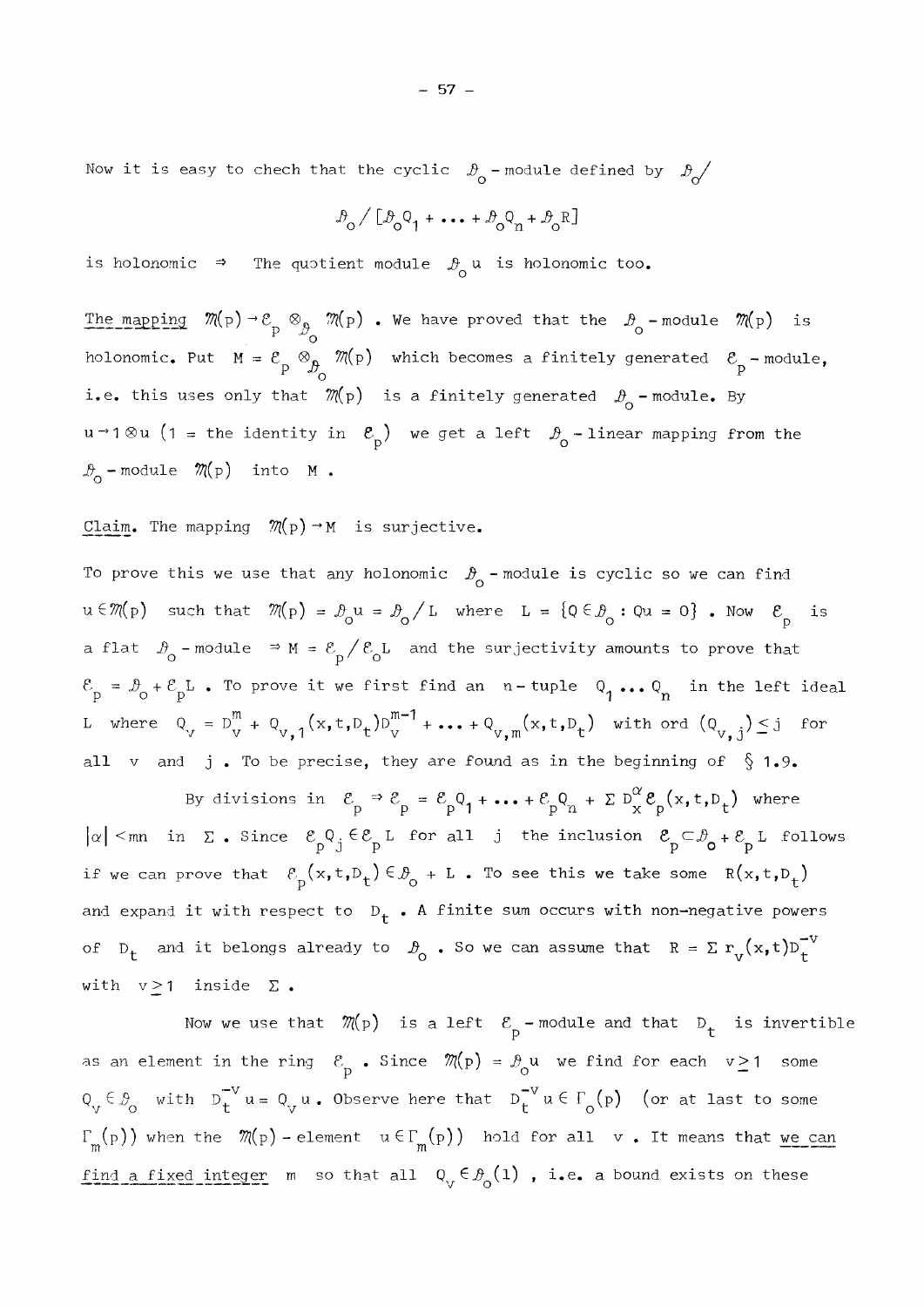germs of differential operators.

Now another "division with bounds" is available - (see for example |Bj: page 140-141| for the technique) and it shows that  $\sum r_y(x,t)Q_y$  can be arranged so that it converges in the ring  $\beta$  . Call this  $\beta$  - element Q.

To get  $R \in \mathcal{E} _{\mathrm{p}}$ L+ $\mathcal{P} _{\mathrm{O}}$  it only remains to see that  $R-\mathrm{Q} \in \mathcal{E} _{\mathrm{p}}$  L. First it is obvious that  $Ru = Qu$  by the preceeding construction. To be precise, our choice of Q first implies that  $(R-Q)u \in \Gamma_{\text{av}}(p)$  for all  $v \ge 1$  and then  $\Gamma_{-V}(p) = 0$  is used.  $\geq$  1

It remains only to prove

Sublemma 
$$
\mathcal{E}_{p}L = \{R \in \mathcal{E}_{p} : Ru = 0 \text{ in the given left } \mathcal{E}_{p} - \text{module } \mathcal{E}_{p}u\} = \mathbf{\mathbf{\mathcal{E}}.}
$$
  
\nProof. Using the flatness of  $\mathcal{E}_{p}$  over  $\mathcal{D}_{0}$  one easily gets that  $\mathbf{\mathcal{L}} \subset \mathcal{E}_{p}L + \mathcal{E}_{p}(-m)$   
\nfor all  $m \ge 1$ . Now we use that the left ideal  $\mathcal{E}_{p}L$  in the ring  $\mathcal{E}_{p}$  is closed,  
\ni.e.  $\mathcal{E}_{p}L = \bigcap_{m \ge 1} [\mathcal{E}_{p}L + \mathcal{E}_{p}(-m)]$ .

Summing up, we have proved that  $\mathcal{M}(p)$  is a holonomic  $\mathcal{D}_{o}$ -module and the canonical mapping  $\,\mathcal{M}\mathrm{(p)}\rightarrow\mathcal{E}\mathrm{_{a}}\otimes_{\mathrm{a}}\mathcal{M}\mathrm{(p)}\,$  is surjective. It remains to prove that it is injective.  $P^{\nu}$   $\sim$ We postpone the proof of the injectiveness until  $\S$  1.14 below.

### 1.10. The holonomic  $\mathcal{D}_{\mathbf{X}}$  - module.

Since  $\mathcal{P}_{\mathbf{y}}$  is a coherent sheaf of rings there exists a unique" germ of a holonomic sheaf  $\eta$ " of left  $\mathcal{D}_{\chi}$ -modules which is defined in some polydise  $\Delta$  $\mathbf{r}$ centered at the origin and the stalk  $\ \eta(\circ, \circ)$  is the holonomic  $\ \vartheta_{\!\sim}$  -module  $\ \mathscr{M}\!(p)$  .

We can arrange this polydisc  $\Delta$  so that  $\pi(\Lambda \cap \Omega) = T_c^{\wedge}$  with reg  $S \subseteq \Delta$  as in Lemma 1.2. Now we can prove

## 1.11. <u>Lemma</u>  $\pi(\overset{\mathtt{o}}{\mathtt{SS}}(\eta))\subset\mathtt{S}$  .

ο zero-section.

 $-58 -$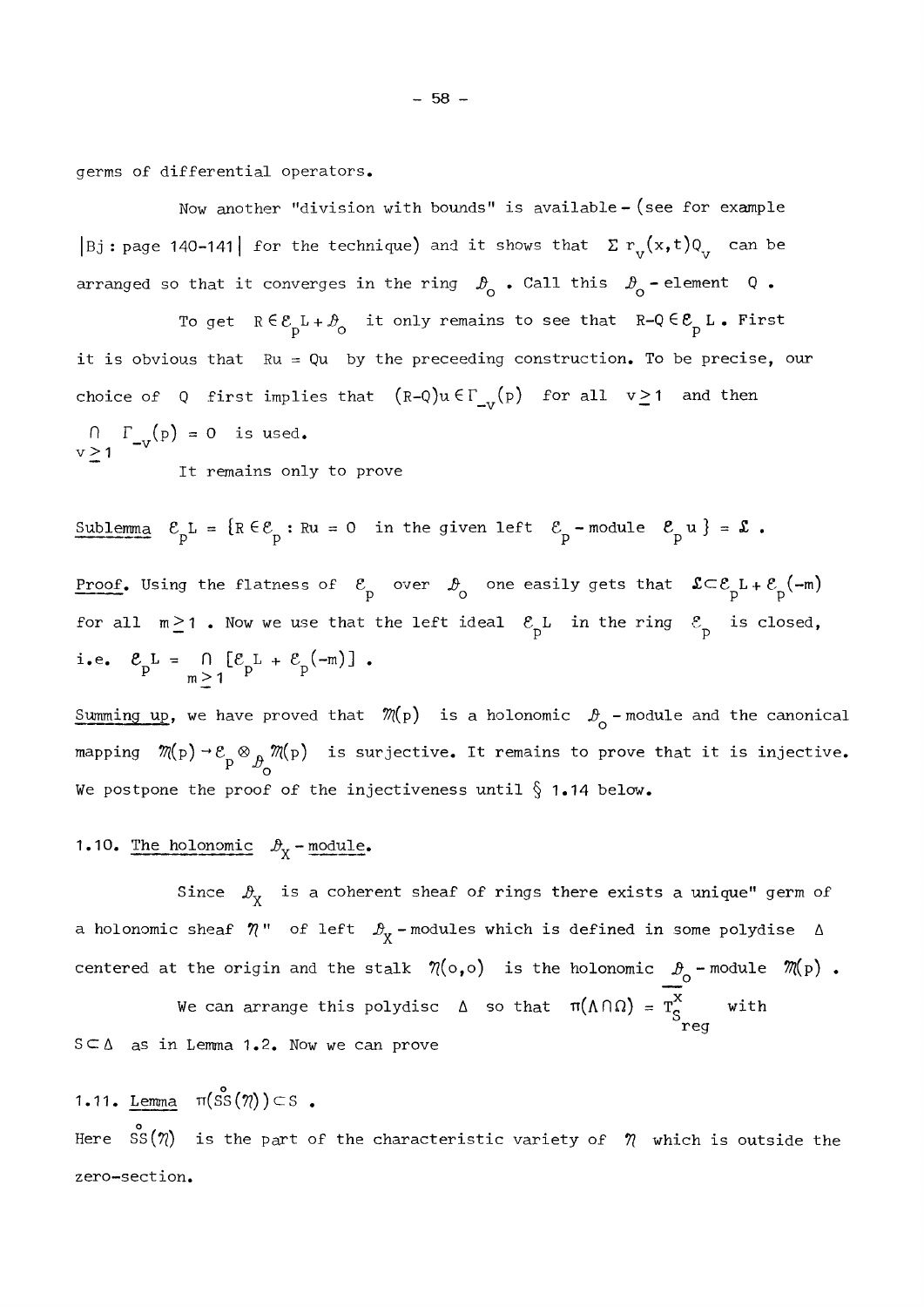Proof of Lemma 1.11. Recall that S =  $\phi$  '(0) . We have  $\eta = \mathcal{B}_{\mathbf{v}} u$  where  $\mathcal{M}(\mathrm{p})$  =  **ο**  was found as above and the proof of Lemma 1.9. has shown that there exist differential operators  $Q_1 \dots Q_n$  such that  $Q_\nu u = 0$  for all  $v \cdot$  Shrinking  $\Delta$  if necessary we can take  $Q_V \in \Gamma(\Delta,\mathcal{B}_\chi)$  here. In addition we find some  $R \in \Gamma(\Delta,\mathcal{B}_\chi)$ where  $\sigma(R)(x,t,\xi,\tau)$  is of the form  $(\phi^N \tau)^m$  with some  $m \ge 1$ , i.e. it follows from the proof of the holonomicity of  $\mathcal{M}(p)$ .

If  $(x, t) \in \Delta - \varphi^{-1}(0)$  and if  $(x, t, \xi, \tau) \in \text{SS}(\eta) \subset \sigma(R)^{-1}(0)$  we see that t,  $\sigma(0)$   $(x, t, \varepsilon, \tau) = 0$  on SS  $(\eta)$  and if  $\sigma(0)$   $(x, t, \varepsilon, \sigma) = 0$  we see that that  $\xi_{v} = 0$ . This hold for all  $v \Rightarrow \xi = 0$  on  $\pi^{-1}(\Delta - S) \cap SS(\eta)$  which gives Lemma 1.11.

1.12. The module  $7.14$   $(1.14)$   $(1.14)$   $(1.14)$ defined in  $\pi^{-1}(\Delta)$  and supp  $(\widetilde{\eta}) = \text{SS}(\eta)$ . The stalk  $\widetilde{\eta}(p) = \mathcal{E}_p \otimes \eta(o, o) =$  $\otimes_{_\textnormal{A}}$   $\mathbb{M}(\textnormal{p})$  = M . We have seen that  $\mathbb{M}(\textnormal{p})\to \mathcal{E}_{_\textnormal{p}}\otimes_{_\textnormal{A}} \mathbb{M}(\textnormal{p})$  is surjective. This cano-**P**  $\uparrow$  **b**  $\uparrow$  **c**  $\uparrow$  **c**  $\uparrow$  **c**  $\uparrow$  **c**  $\uparrow$  **c**  $\uparrow$  **c**  $\uparrow$  **c**  $\uparrow$  **c**  $\uparrow$  **c**  $\uparrow$  **c**  $\uparrow$  **c**  $\uparrow$  **c**  $\uparrow$  **c**  $\uparrow$  **c**  $\uparrow$  **c**  $\uparrow$  **c**  $\uparrow$  **c**  $\uparrow$  **c**  $\uparrow$  **c**  $\uparrow$  **c**  $\uparrow$  **c** nical mapping is even left *β -* linear - it was not stated explicitly before but can be proved by similar methods as in the proof of Lemma 1.9.

Hence the left  $\mathcal{E}_{p}$  - linear and surjective mapping  $\mathcal{M}(p) \to \mathcal{N}(p)$  exists. By coherence  $\Rightarrow$   $\mathcal{M} \mid \widetilde{\Omega} \to \mathcal{N} \mid \widetilde{\Omega}$  is surjective in a small conic neighborhood  $\widetilde{\Omega}$ of p. Shrinking  $\Delta$  and  $\Omega$  we can take  $\widetilde{\Omega} = \Omega$  and the surjectivity implies that supp $(\widetilde{\eta}) \cap \Omega \subset \text{supp}(\mathcal{M}) \cap \Omega$ . In particular supp $(\widetilde{\eta})$  has a generic position at p. At the same time we already know that the conic Lagrangian  $\text{supp}(\widetilde{\eta}) = \text{SS}(\eta)$ satisfies  $\pi(SS(\eta)) \subseteq S$  and then a geometric result gives

1.13. Lemma 
$$
SS(\widetilde{\eta}) \subset \Lambda \cap \Omega = \Omega \cap \overline{T}_{S_{reg}}^*
$$

 $\mathbf{r}$ 

See again [3] for this general result, to be precise we are using  $[3.$  Lemma 5.1.2 page 928].

1.14. <u>Proof that</u>  $\mathcal{M}(p) \to M$  is injective. Using the holonomic  $\mathcal{B}_{\chi}$ -module  $\mathcal{N}$  and its extended holonomic  $\mathscr{E}_{\mathtt{v}}$  -module  $\bar{\mathscr{\eta}}$  it amounts to prove that the mapping from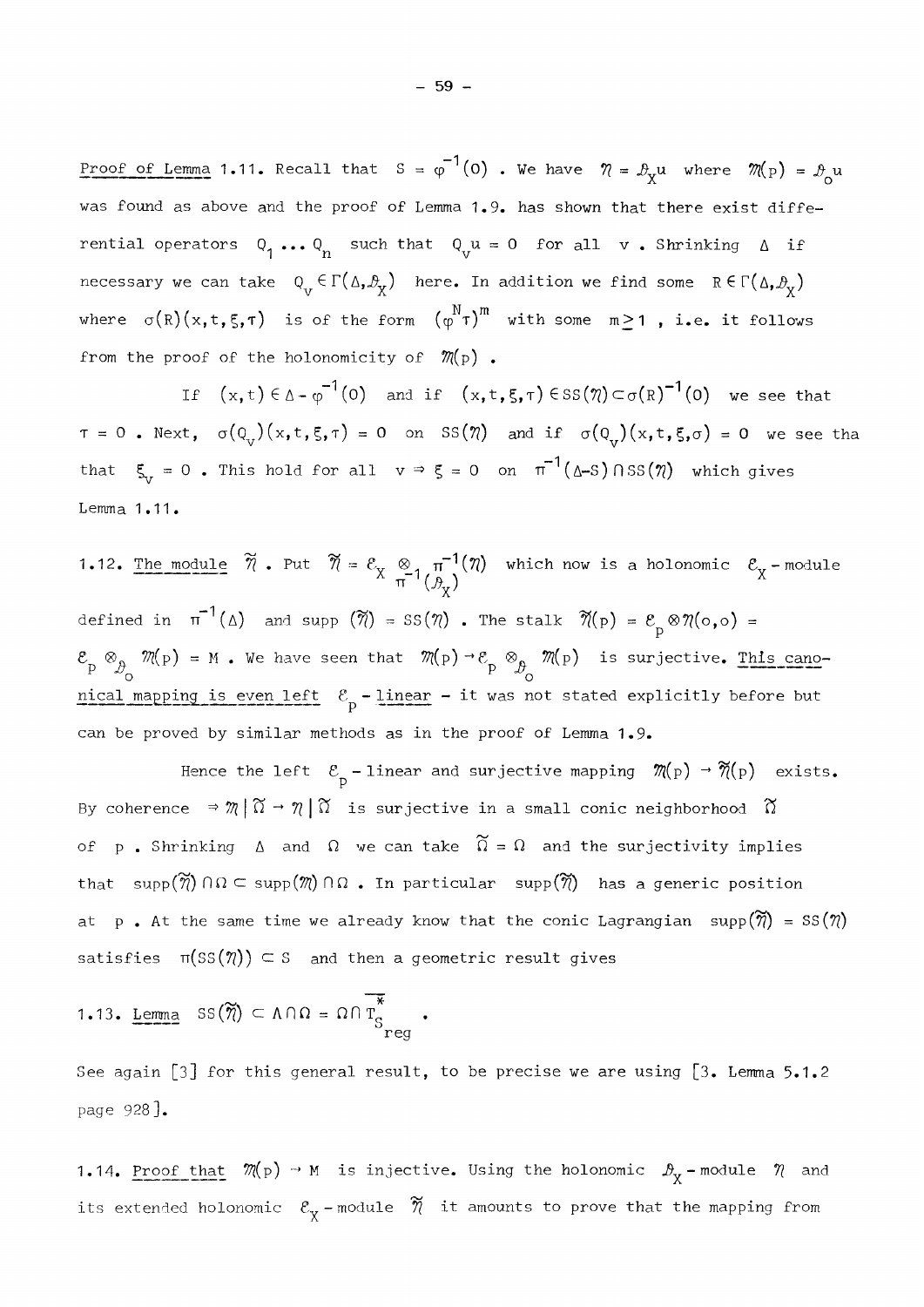$\mathcal{M}(\circ,\circ) \to \widetilde{\mathcal{M}}(\mathrm{p})$  is injective. So take  $\mathrm{u}_\circ \in \mathcal{N}(\circ,\circ)$  and assume that 10  $\mathrm{u}_\circ$  = 0 in the stalk  $\widetilde{\eta}(p)$  . Using the inclusion in Lemma 1.13. and the generic position at  $p \rightarrow \exists$  some small polydisc  $\Delta_{0}$  centered at the origin in  $C^{n+1}$  such that  $a_1 \otimes \pi^{-1}(u_0)$  is zero in  $\widetilde{n}$  on the whole of  $\pi^{-1}(\Delta_0) \cap \mathcal{SS}(\eta)$ . It means that 1 0 (u ) is zéro in **7\** on the whole o£ π"" (AQ)nss(7?) . It means that  $\frac{d}{dx}$ <sup> $\alpha$ </sup> )  $\alpha$  is empty and hence  $\frac{d}{dx}$   $\alpha$  is a connection in side  $\alpha$  . In  $X_{\alpha}$  , its stalk at the exigin contains an element which is applied: particular, its stalk at the origin contains an élément which is annihilâted by  $D_t$  . This gives a contradiction since  $D_t$  is a bijective operator on  $\eta(\circ,\circ)$  = —1 Left  $\begin{array}{cc} \n\mathbb{P} & \text{square} & \n\end{array}$   $\begin{array}{cc} \n\mathbb{P} & \n\mathbb{P} & \n\end{array}$  . In other words, use that  $\mathbb{P}$  . Consider in the ring  $\mathbb{P}$ 

### 2. Some consequences of the Main Theorem.

We have proved that if  $X = C^{n+1}$  and  $p = (o,o,o,dt)$  and if  $\mathcal{M}$  is a holonomic  $\mathcal{E}_{\mathbf{v}}$  -module whose support has a generic position at  $\mathbf{\ p}$  then  $\mathbf{v}$  $\mathcal{M} = \mathcal{E}_{\chi} \otimes \pi^{-1}(\mathcal{N})$  holds in some conic neighborhood  $\Omega$  of  $\mu$  where  $\mathcal{N}$  is a holo-*X*<br>  $\alpha$ <br>  $\beta$  *x* - module defined in some polydisc Δ. Here we also have  $\int$   $S(\eta) \cap Ω = Λ \cap Ω$ where  $\Lambda = \text{supp}(\mathcal{M})$  . The holonomic  $\mathcal{B}_{X}$  - module  $\mathcal{M}$  is quite special. For example,  $\mathbf{r}$ its characteristic variety is contained in  $T_S^{\text{U}} U T_\Delta(\Delta) = a$  conic Lagrangian of  $\pi^{-1}(\Delta)$ .

Remark. Observe that the zero-section can appear, i.e. the support of the  $\mathcal{D}_X$ module  $\eta$  in the Main Theorem can be the whole polydisc. Already a 1-dimensional case illustrates this phenomenon, i.e. consider the case when  $x = c<sup>1</sup>$  and here  $\mathcal{E}(t,\mathbb{D}_t)/\mathcal{E}(t,\mathbb{D}_t)$  (t- $\alpha\mathbb{D}_t^{-1}$ ) is holonomic and we assume that the complex scalar  $\alpha$ is not an integer. The holonomic  $\mathcal{P}_0$  - module  $\mathcal{M}(p)$  cannot be supported by the origin for then any cyclic generator of it is annihilated by some power of t which is impossible.

We can use the Main Theorem to get a new proof of the existence of regular holonomic modules, i.e. if  $\mathcal{M}$  is a holonomic  $\mathcal{E}_{\mathbf{y}}$  - module and if  $\mathbb{R}^n$  $W_0 = \mathcal{E}_X \otimes_{\mathcal{E}_X} \mathcal{W}$  is its extended  $\mathcal{E}_X$ -module one can use <u>quantized contact</u> transformations and assume that  $supp(\mathcal{M})$  has a generic position at a preassigned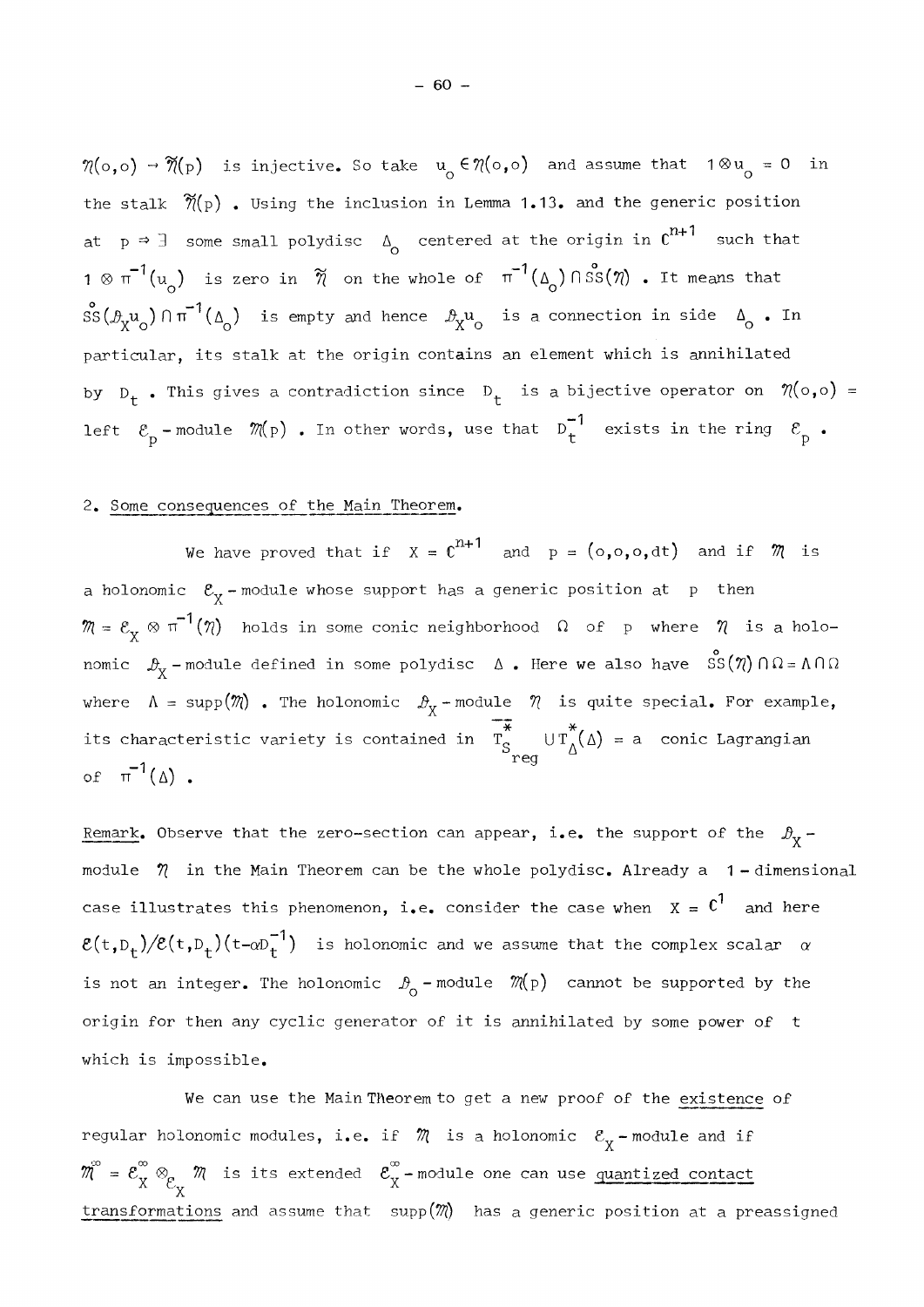point of its support and use the Main Theorem to find the unique  $\mathcal{E}_{\chi}$  - submodule  $\ddot{\phantom{0}}$  $\stackrel{\sim}{0}$  which is reqular holonomic and satisfies  $\stackrel{\sim}{\mathcal{D}}$  =  $\stackrel{\sim}{\mathcal{D}}$  . See [3] also [2] for this.

In addition we can extend results from  $\lceil 4 \rceil$  to the irregular case.

Finally we mention that the Main Theorem suggests the study of holonomic  $\mathcal{P}_{\mathbf{v}}$ -modules  $\eta$  whose characteristic varieties are reduced to T<sub>c</sub> and reg a (possibly empty) union with the zero-section where the conormal variety has a generic position at  $(o,o,o,dt)$  . This leads to a delicate study.  $T_{S_{reg}}^*$ For example, it is not true that any such hypersurface works and one may ask to what extent the  $\mathcal{P}_{\mathbf{v}}$  -module  $\mathcal{\,}\mathcal{\,}\,$  is "determined by monodromy of its solution complex  $\mathbf{v}$ and so on. In fact, we may ask if the Main Theorem eventually leads to a structure theory for holonomic  $\mathcal{E}_{\chi}$  - module with irregular singularities. This is a very ambitious program. See Malgrange1s work for the 1 - dimensional classification of holonomic  $\mathcal{E}$  - modules which need not be regular.

In the regular case one has the Riemann Hilbert Correspondence and it suggests that we try to determine all perverse sheaves which are related to special holonomic  $\mathcal{D}_{\mathbf{X}}$  - modules arising from the Main Theorem. For example, let S be a hypersurface in  $X$  so that  $T_S$  = supp( $n(j)$  for some holonomic  $C_X$  -module. reg Here we take  $X = \mathfrak{c}^{n+1}$  and assume as above that  $\text{supp}(\mathfrak{M})$  has a generic position at  $(o, o, o, dt)$  . Then we try to "classify" all these holonomic  $\mathcal{E}_{\chi}$ -modules which in addition have R.S. (i.e. "regular singularities in the sense of  $[6]$ ). Already an answer when  $n = 1$ , i.e. dim(X) = 2 would be interesting.